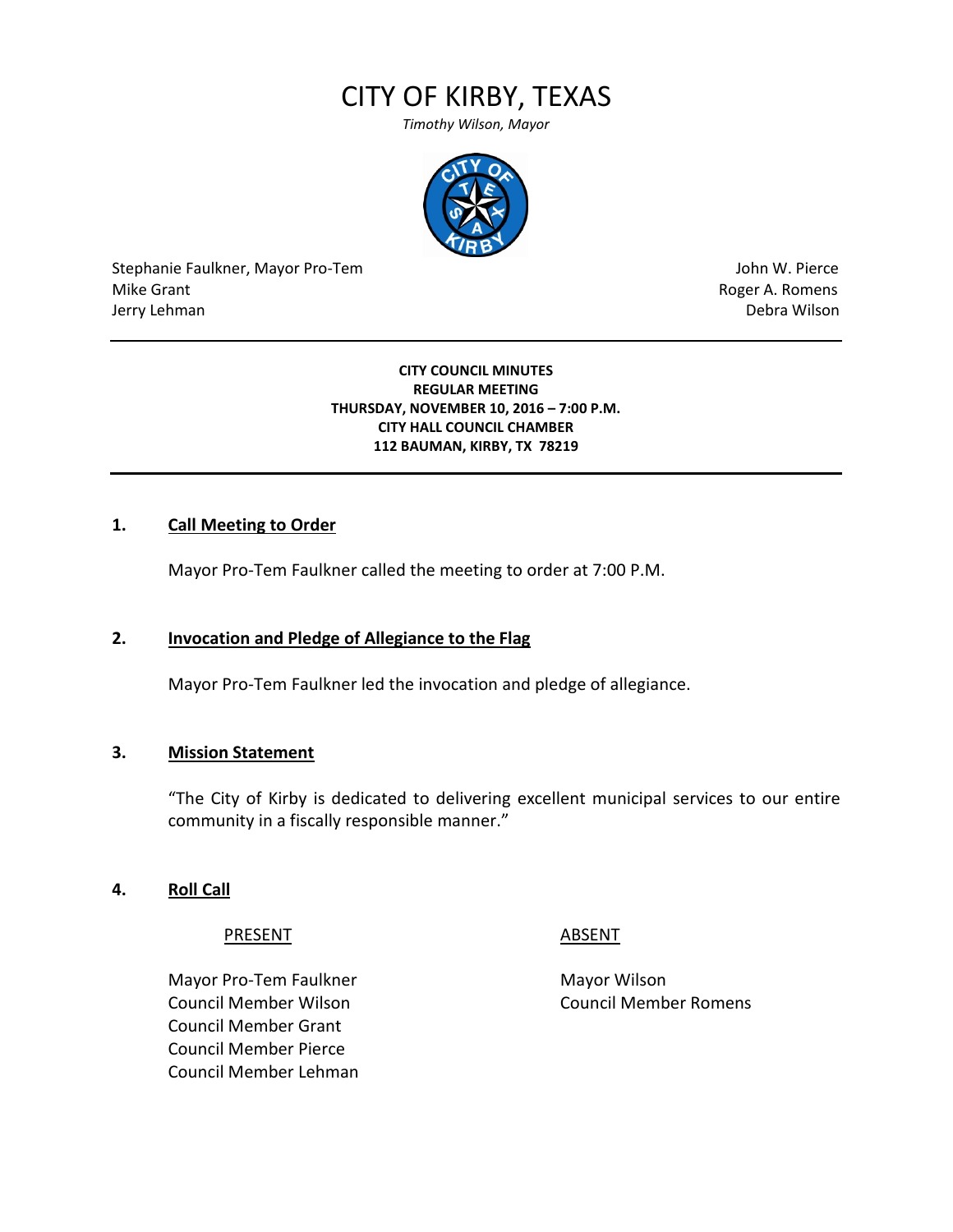#### **5. Citizen Participation**

There were not any citizens signed up to participate.

#### **6. Consent Agenda**

#### a. Regular Meeting Minutes – October 27, 2016

Council Member Lehman moved to accept the Consent Agenda; seconded by Council Member Grant. With all voting, "aye" the motion carried.

#### **7. Presentations**

### a. Recognize Employee Of The Month

This item was postponed to the next meeting.

### b. Introduction of New Employees

January Dugan introduced Tracee McDaniel, animal control officer

### **8. Discussion And Possible Action**

# a. Presentation, Discussion And Possible Action On Well Site Monitoring - Smith Pump Company

Darrel R. Mize, Smith Pump Company, Inc. explained the functions of the well site monitoring system.

Council Member Pierce inquired about the warranty and what if there is a technical problem with the system. Mr. Mize said there is a one year warranty and anytime there are service concerns there are 1-800 numbers the City can call for assistance. There will be someone available to help right away.

Mayor Pro-Tem Faulkner asked how long it will take to complete the installation. Mr. Mize said he will make sure the double transducers are installed correctly before releasing the system.

City Manager Vernon informed City Council that in addition to the cost provided in their packet the City would need to buy a cellular service package for each wellsite which is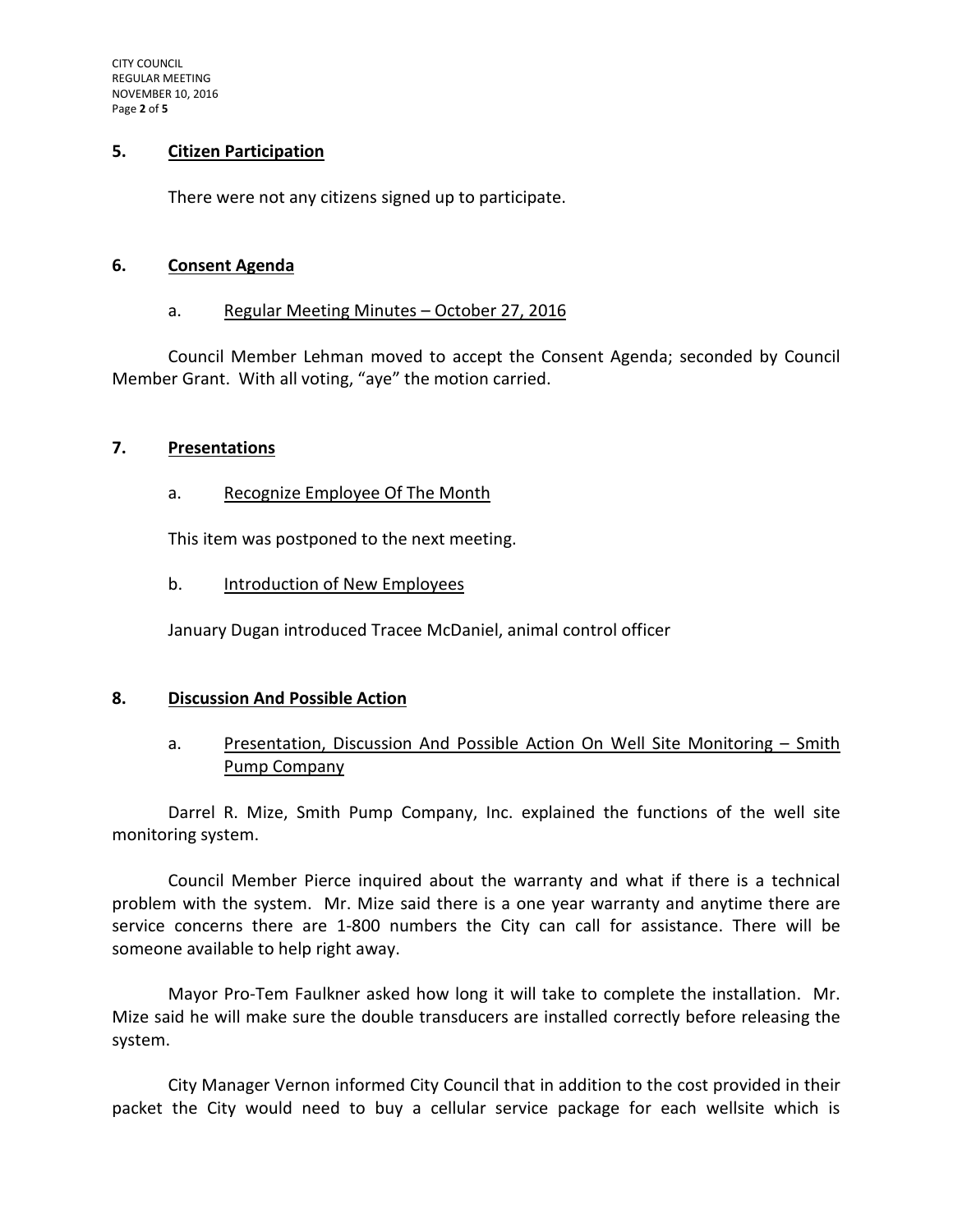estimated at \$384 per year for each site. Her recommendation is to receive direction from Council to amend the budget and find \$10,000 in the water fund to be able to purchase the system.

Council Member Grant moved to table this item until all Council Members are present to make the decision; seconded by Council Member Lehman.

The motion carried with a  $5 - 0$  vote.

AYES: 5 NAYES: 0

# b. Discussion And Possible Action Regarding Established 2016-2017 Goals For The City Of Kirby

City Manager Vernon addressed City Communication and provided a recap stating the website was redesigned and was launched October 2015, the electronic newsletter has 325 subscribers, 172 Facebook likes; departments maintain their separate Facebook pages, and 33 Twitter followers. Council Member Grant worked with the NE Herald to get us six additional distribution locations for the papers. We use the City water bill as a form of communication. The new water customers receive a welcome packet providing City information. The newsletter will be issued bi-monthly and we continue to increase likes on social media. The digital sign is another tool to reach out to the community and there have been several inquiries about when it will be replaced.

The Council discussed different ways to raise funds for a new digital sign. Some suggestions included fill the boot, approach businesses, and create new fundraisers.

City Manager Vernon said Council suggested adding a page to the website listing businesses, churches, and schools and include the information in the welcome packet that new water customers receive.

# c. Discussion And Possible Action Regarding Mary Wright's Request To Be Removed From The Building And Standards Commission

Council Member Grant moved to accept Mary Wright's request to be removed from the Building and Standards Commission; seconded by Council Member Pierce.

The motion carried with a 5 – 0 vote.

AYES: 5 NAYES: 0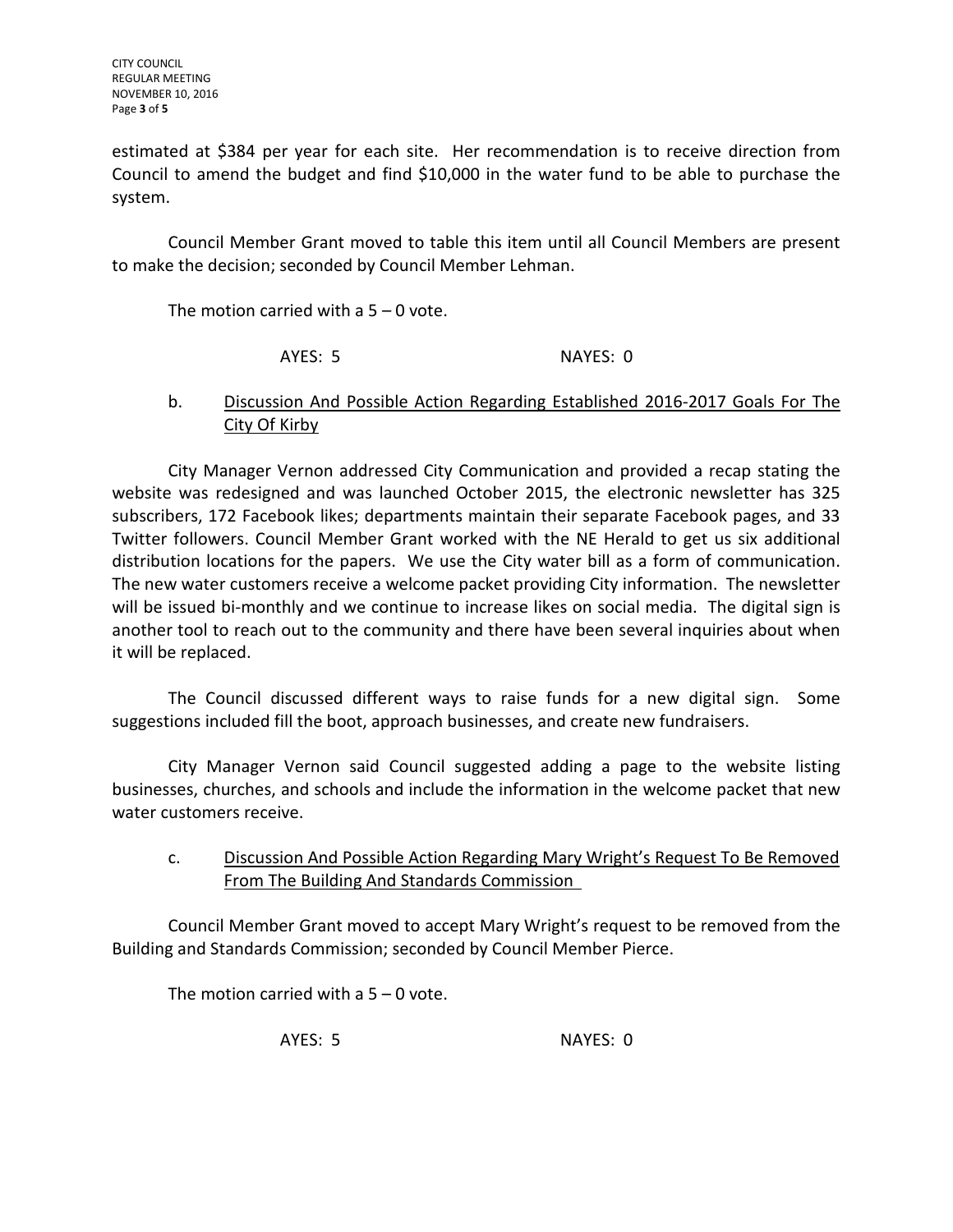# d. Discussion And Possible Action To Consider An Intergovernmental Cooperative Agreement With Bexar County's Community Development Block Grant (CDBG) Program For Pageland And Theodore

City Manager Vernon said this is the CDBG grant that was funded this fiscal year from Bexar County. They need the agreement signed so we can move forward with the design then bid out the project.

Council Member Grant moved to authorize the City Manager to sign the Intergovernmental Cooperative Agreement with Bexar County's Community Development Block Grant (CDBG) Program for Pageland and Theodore; seconded by Council Member Wilson.

The motion carried with a  $5 - 0$  vote.

AYES: 5 NAYES: 0

## e. Discussion And Possible Action Regarding Hauling Milling Materials

City Manager Vernon said Bexar County started a group called Bexar County Suburban Cities Council and one of the benefits is when they hear about things they pass the information onto the cities. TxDot had excess milling material from a project they completed and they sent out an email asking cities if they were interested. The material is free, but we have to load and haul it ourselves. We don't have the equipment or personnel to move the material. We received a couple of cost estimates, one is \$10,200 and the other is \$11,953. In order to move forward we need to find the money to take care of this because we do not have funds budgeted for this.

Council Member Grant moved to allow M&M Services in the amount of \$10,200 to haul the milling material; seconded by Council Member Wilson.

The motion carried with a  $5 - 0$  vote.

AYES: 5 NAYES: 0

# **9. Requests and Announcements**

a. Requests By Mayor And Council Members For Items To Be Placed On Future City Council Agendas And Announcements On City Events/Community Interests

Council Member Pierce – He thanked veterans for their service.